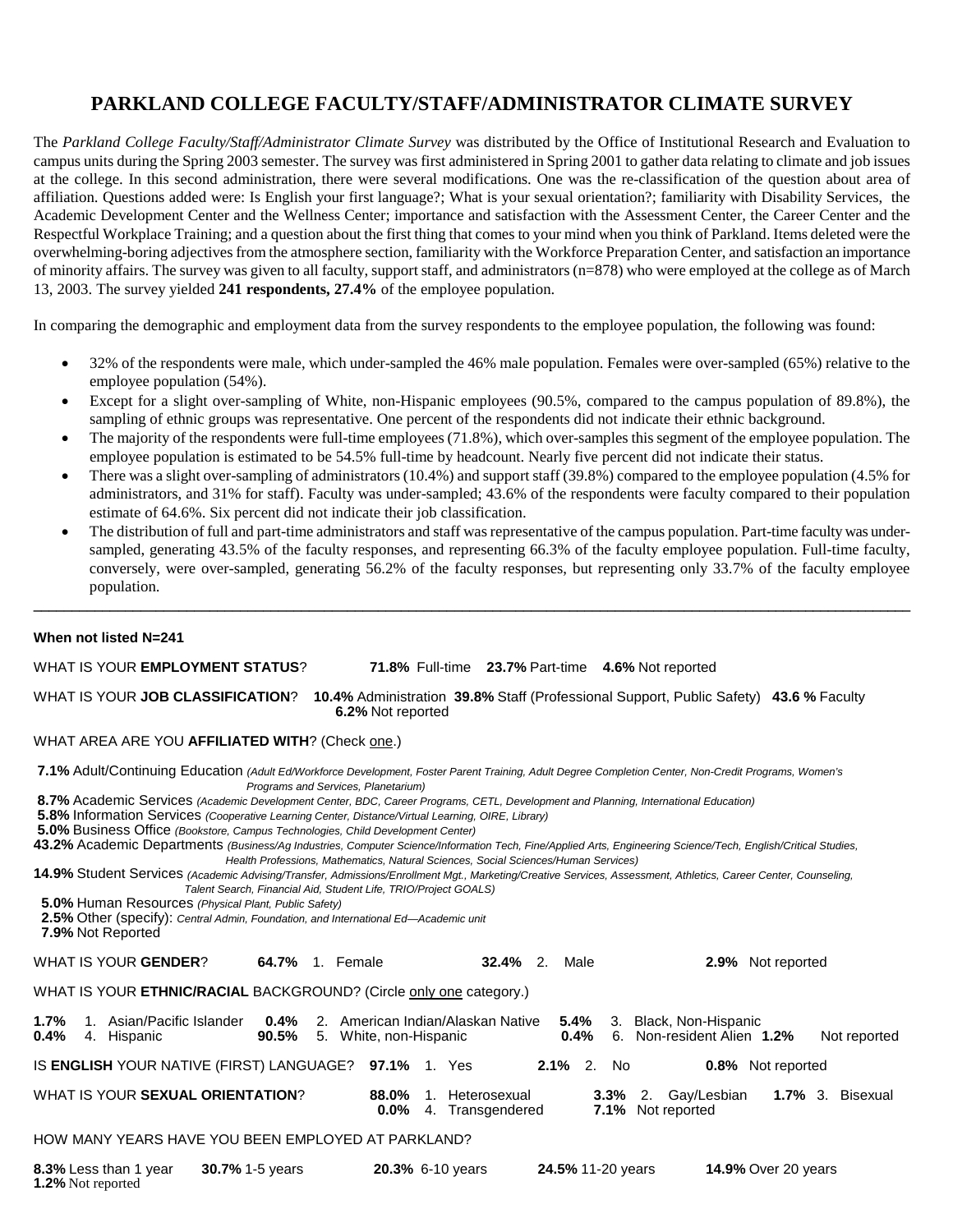### **PLEASE RATE BOTH YOUR LEVEL OF IMPORTANCE AND SATISFACTION WITH EACH OF THE FOLLOWING:**

|                                                            |                                             | <b>IMPORTANCE</b> |     | <b>SATISFACTION</b> |             |                              |             |               |                     |
|------------------------------------------------------------|---------------------------------------------|-------------------|-----|---------------------|-------------|------------------------------|-------------|---------------|---------------------|
| Presence of other faculty, staff and administrators<br>who | Very<br>Important<br>Or Important Important | Not               | N   | N                   | Too<br>Few  | Just<br>Right                | Too<br>Many | Don't<br>Know | Not<br>Applicable   |
|                                                            | 79.4%                                       | 20.6%             | 233 | 229                 | 25.8% 44.5% |                              |             | 1.3% 21.4%    | $7.0\%$             |
|                                                            | 78.5%                                       | 21.5%             | 233 | 229                 |             | 8.7% 62.0%                   |             | 4.8% 17.5%    | 7.0%                |
|                                                            | 75.9%                                       | 24.1%             | 232 | 228                 |             | 5.7% 59.6%                   |             | $9.2\%$ 18.0% | 7.5%                |
| are physically different or have disabilities              | 69.3%                                       | 30.7%             | 231 |                     |             | 225 26.7% 28.0%              |             |               | $0.0\%$ 36.0% 9.3%  |
|                                                            | 51.1%                                       | 48.9%             | 229 | 227                 |             | 7.0% 28.2%                   |             |               | $0.0\%$ 49.3% 15.4% |
|                                                            | 44.4%                                       | 55.6%             | 232 | 229                 |             | 3.1% 24.9% 11.4% 45.9% 14.8% |             |               |                     |

|                                                                                                                                                |     |               |         | <b>FREQUENCY</b> |                   |              |
|------------------------------------------------------------------------------------------------------------------------------------------------|-----|---------------|---------|------------------|-------------------|--------------|
| How often have you been treated unfairly or harassed at Parkland $\vert_{N}$<br>College in the past five years because of race, gender, sexual |     | Very<br>Often | Often   | Some-<br>times   | Rarely/<br>Seldom | <b>Never</b> |
| orientation, religion, age, accent, or disability?                                                                                             | 232 | $2.6\%$       | $2.2\%$ | $8.6\%$          | 16.8%             | 69.8%        |

**If you checked anything other than Anever@ please elaborate. Remember, your results are anonymous.**

**Forty-six** respondents provided comments in eleven categories: **19** cited gender

- **10** cited ethnicity/race
- **9** cited sexual orientation
- **5** cited religion
- **4** each cited age, students, and work environment
- **2** each cited political views and sexual harassment
- **1** each cited part-time status and single parenthood  $\mathbf{r}$

| <b>RATE YOUR PERCEPTIONS OF HOW</b>               | <b>COMPARED TO</b><br><b>THREE YEARS AGO</b> |                   |       |                            |             |             | LIKELIHOOD OF CHANGE IN THE NEXT<br>THREE TO FIVE YEARS |                             |       |               |  |
|---------------------------------------------------|----------------------------------------------|-------------------|-------|----------------------------|-------------|-------------|---------------------------------------------------------|-----------------------------|-------|---------------|--|
| THE CAMPUS HAS CHANGED ON<br>THE FOLLOWING ITEMS. | <b>Better</b>                                | About<br>The same | Worse | Don=t<br>Know              | $\mathbf N$ | $\mathbf N$ | <b>Better</b>                                           | About<br>The same           | Worse | Don=t<br>Know |  |
|                                                   |                                              |                   |       |                            |             |             |                                                         | 217 36.4% 37.3% 7.8% 18.4%  |       |               |  |
|                                                   |                                              |                   |       | 6.5% 39.7% 34.9% 19.0% 232 |             | 218         |                                                         | $3.2\%$ 43.1% 31.2% 22.5%   |       |               |  |
|                                                   |                                              |                   |       |                            |             |             |                                                         | 219 20.1% 57.5% 2.3% 20.1%  |       |               |  |
|                                                   |                                              |                   |       |                            |             |             |                                                         | 219 12.3% 51.6% 11.4% 24.7% |       |               |  |
|                                                   |                                              |                   |       |                            |             |             |                                                         | 219 11.9% 46.1% 12.3% 29.7% |       |               |  |
|                                                   |                                              |                   |       |                            |             |             |                                                         | 218 13.8% 51.4% 4.1% 30.7%  |       |               |  |
|                                                   |                                              |                   |       |                            |             | 220         |                                                         | 10.9% 54.5% 9.5% 25.0%      |       |               |  |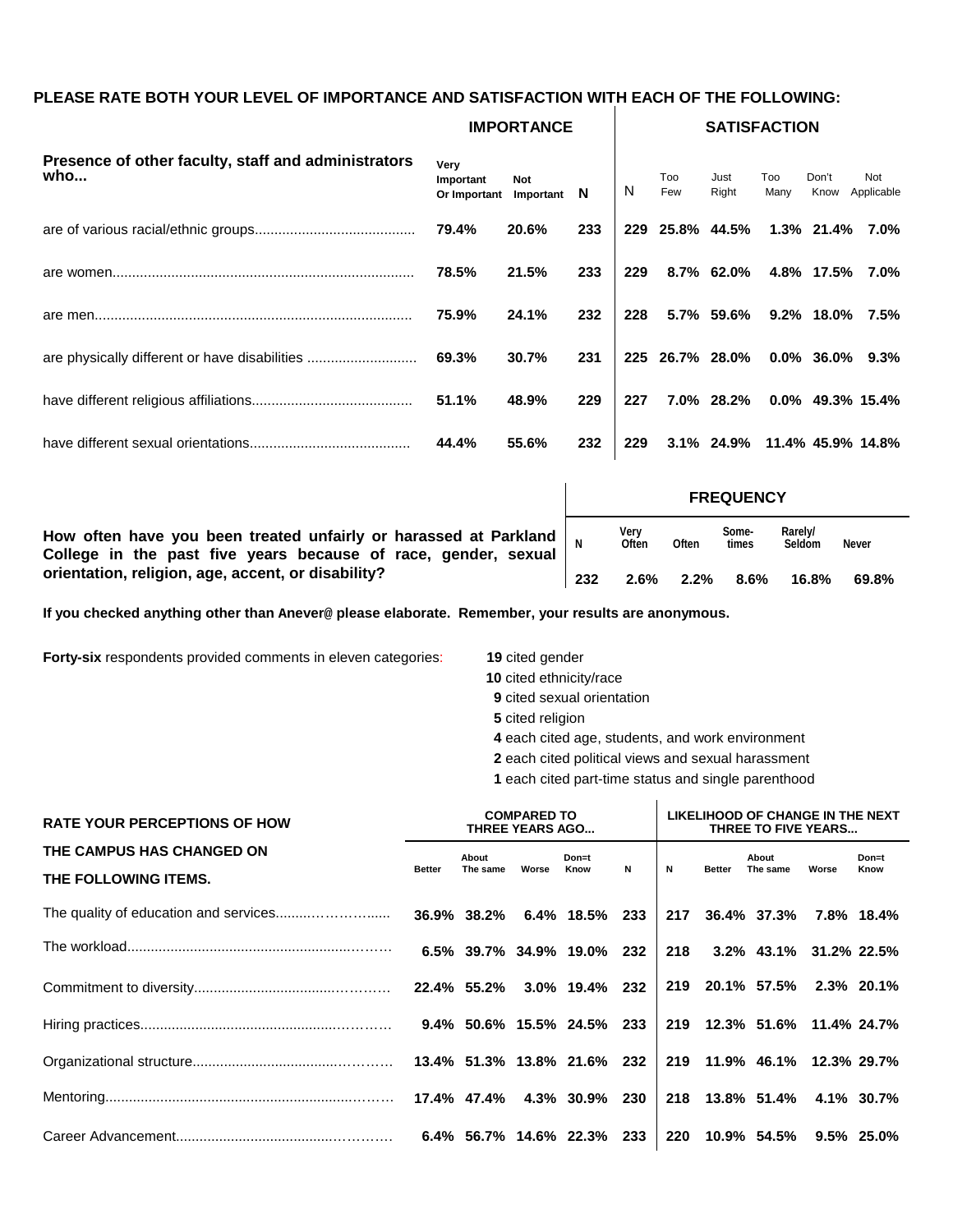### **CIRCLE THE NUMBER CLOSEST TO THE ADJECTIVE THAT YOU FEEL BEST CHARACTERIZES THE ATMOSPHERE AT PARKLAND:**

|                     | N   | $\star$ | $\star$ | $\star$ | $\star$ | $\star$ |                          |
|---------------------|-----|---------|---------|---------|---------|---------|--------------------------|
| Tense               | 235 | 2.1%    | 11.5%   | 27.2%   | 41.3%   | 17.9%   | Relaxed                  |
| Hostile             | 235 | 1.7%    | 4.3%    | 18.3%   | 43.8%   | 31.9%   | Friendly                 |
| Socially Separated  | 234 | 9.0%    | 13.2%   | 35.0%   | 29.9%   | 12.8%   | Socially Integrated      |
| Indifferent         | 235 | 3.8%    | 8.9%    | 25.1%   | 43.8%   | 18.3%   | Concerned                |
| Exclusive           | 234 | 4.3%    | 12.0%   | 26.9%   | 41.0%   | 15.8%   | Inclusive                |
| Insensitive         | 234 | 3.0%    | 7.7%    | 26.9%   | 42.7%   | 19.7%   | Sensitive                |
| Conservative        | 235 | 3.0%    | 5.5%    | 52.3%   | 23.4%   | 15.7%   | Liberal                  |
| Racially Intolerant | 235 | 1.3%    | 3.8%    | 18.7%   | 42.1%   | 34.0%   | <b>Racially Tolerant</b> |
| Unsupportive        | 235 | 3.8%    | 7.7%    | 23.0%   | 37.9%   | 27.7%   | Supportive               |
| Open-minded         | 234 | 14.5%   | 34.6%   | 30.3%   | 17.5%   | 3.0%    | Close-minded             |
| Cooperative         | 234 | 14.5%   | 29.5%   | 42.3%   | 10.7%   | 3.0%    | Competitive              |

#### **PLEASE INDICATE THE EXTENT TO WHICH YOU ARE FAMILIAR WITH EACH OF THE PARKLAND SERVICES AND PROGRAMS LISTED BELOW: FAMILIARITY**

|     | Very            | Somewhat | Somewhat     | Not at all  |
|-----|-----------------|----------|--------------|-------------|
| N   | <b>Familiar</b> | Familiar | Unfamiliar   | Familiar    |
| 235 | 17.0%           | 43.0%    | <b>20.0%</b> | 20.0%       |
| 236 | 13.6%           | 35.2%    | 24.6%        | 26.7%       |
| 235 | 17.9%           | 42.6%    | <b>20.0%</b> | 19.6%       |
| 235 | 22.6%           | 39.6%    | 18.3%        | 19.6%       |
| 235 | 23.8%           | 40.9%    | 19.6%        | 15.7%       |
| 234 | 13.2%           | 39.3%    | 23.5%        | 23.9%       |
| 235 | 18.3%           | 37.0%    | <b>26.0%</b> | 18.7%       |
| 235 | 14.0%           | 37.4%    | 24.7%        | 23.8%       |
| 235 | 19.6%           | 36.2%    | 21.7%        | 22.6%       |
| 234 | 24.8%           | 41.0%    | 16.7%        | 17.5%       |
| 235 | 17.0%           | 30.6%    | <b>26.0%</b> | 26.4%       |
| 234 | 10.3%           | 27.4%    |              | 29.5% 32.9% |

#### **PLEASE RATE HOW IMPORTANT THE FOLLOWING CAMPUS UNITS ARE TO YOU AND TO DOING YOUR JOB** *AND* **HOW SATISFIED YOU ARE WITH THEM:**  $\mathbf{L}$

|                   | <b>IMPORTANCE</b>                                 |     | <b>SATISFACTION</b> |                                               |                                                                           |       |  |  |
|-------------------|---------------------------------------------------|-----|---------------------|-----------------------------------------------|---------------------------------------------------------------------------|-------|--|--|
| Very<br>Important | No.<br>Not<br>N<br>N<br>Or Important<br>Important |     | <b>Experience</b>   | <b>Very</b><br>Satisfied/<br><b>Satisfied</b> | For those with Experience<br>Dissatisfied/<br>Very<br><b>Dissatisfied</b> |       |  |  |
| 69.0%             | 31.0%                                             | 232 | 230                 | 26.1%                                         | 91.2%                                                                     | 8.8%  |  |  |
| 92.3%             | 7.7%                                              | 235 | 234                 | 6.8%                                          | 97.7%                                                                     | 2.3%  |  |  |
| 77.2%             | 22.8%                                             | 232 | 231                 | 18.6%                                         | 88.8%                                                                     | 11.2% |  |  |
| 84.1%             | 15.9%                                             | 232 | 229                 | 7.9%                                          | 97.6%                                                                     | 2.4%  |  |  |
| 84.1%             | 15.9%                                             | 232 | 231                 | 8.2%                                          | 97.6%                                                                     | 2.4%  |  |  |
| 87.1%             | 12.9%                                             | 232 | 233                 | 17.2%                                         | 92.2%                                                                     | 7.8%  |  |  |
| 86.8%             | 13.2%                                             | 234 | 234                 | 10.3%                                         | 92.9%                                                                     | 7.1%  |  |  |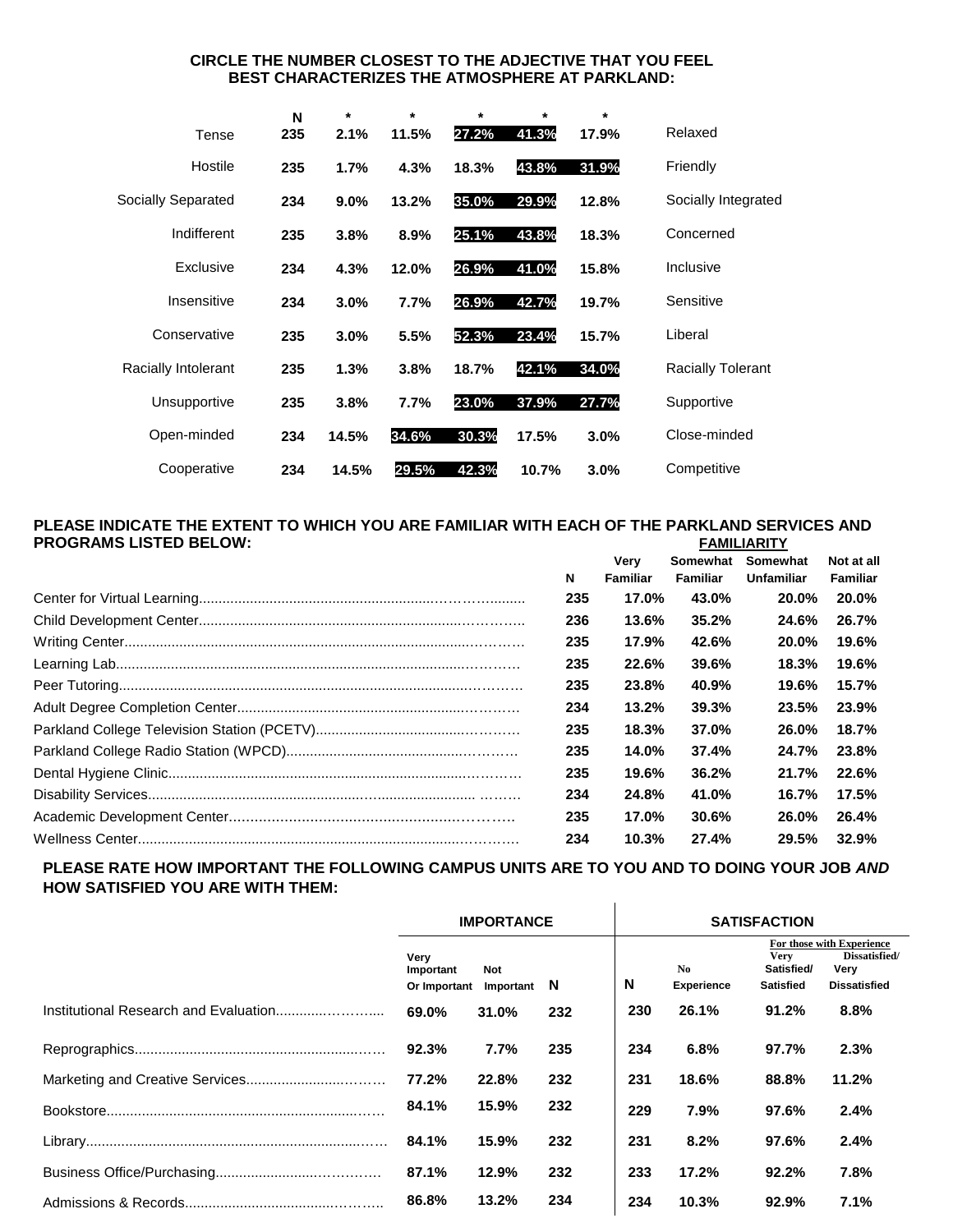## **PLEASE RATE HOW IMPORTANT THE FOLLOWING CAMPUS UNITS ARE TO YOU AND TO DOING YOUR JOB** *AND* **HOW SATISFIED YOU ARE WITH THEM:**

|                                                |                                   | <b>IMPORTANCE</b> |     |     |                         | <b>SATISFACTION</b>                           |                                                                           |  |  |
|------------------------------------------------|-----------------------------------|-------------------|-----|-----|-------------------------|-----------------------------------------------|---------------------------------------------------------------------------|--|--|
|                                                | Very<br>Important<br>Or Important | Not<br>Important  | N   | Ν   | No<br><b>Experience</b> | <b>Very</b><br>Satisfied/<br><b>Satisfied</b> | For those with Experience<br>Dissatisfied/<br>Very<br><b>Dissatisfied</b> |  |  |
|                                                | 75.0%                             | 25.0%             | 232 | 230 | 24.3%                   | 83.9%                                         | 16.1%                                                                     |  |  |
|                                                | 72.5%                             | 27.5%             | 229 | 231 | 24.2%                   | 92.0%                                         | 8.0%                                                                      |  |  |
|                                                | 67.0%                             | 33.0%             | 230 | 229 | 32.8%                   | 98.7%                                         | 1.3%                                                                      |  |  |
|                                                | 76.7%                             | 23.3%             | 232 | 231 | 22.1%                   | 88.3%                                         | 11.7%                                                                     |  |  |
|                                                | 73.7%                             | 26.3%             | 232 | 231 | 27.7%                   | 96.4%                                         | 3.6%                                                                      |  |  |
|                                                | 94.4%                             | 5.6%              | 234 | 230 | 7.8%                    | 92.0%                                         | 8.0%                                                                      |  |  |
|                                                | 68.0%                             | 32.0%             | 231 | 225 | 32.0%                   | 96.7%                                         | 3.3%                                                                      |  |  |
|                                                | 92.3%                             | 7.7%              | 233 | 231 | 6.1%                    | 89.9%                                         | 10.1%                                                                     |  |  |
|                                                | 94.1%                             | 5.9%              | 236 | 233 | 5.6%                    | 100.0%                                        | 0.0%                                                                      |  |  |
| Center for Excellence in Teaching and Learning | 66.8%                             | 33.2%             | 235 | 230 | 23.0%                   | 92.7%                                         | 7.3%                                                                      |  |  |
| Office of Women=s                              | 41.8%                             | 58.2%             | 232 | 229 | 43.7%                   | 83.7%                                         | 16.3%                                                                     |  |  |
|                                                | 66.1%                             | 33.9%             | 233 | 230 | 28.7%                   | 86.6%                                         | 13.4%                                                                     |  |  |
|                                                | 64.3%                             | 35.7%             | 227 | 229 | 44.1%                   | 93.8%                                         | 6.3%                                                                      |  |  |
|                                                | 97.9%                             | 2.1%              | 233 | 236 | 4.7%                    | 96.9%                                         | 3.1%                                                                      |  |  |
|                                                | 53.7%                             | 46.3%             | 229 | 230 | 38.7%                   | 84.4%                                         | 15.6%                                                                     |  |  |

#### **PLEASE RATE HOW IMPORTANT THE FOLLOWING CAMPUS PROCESSES AND COMMITTEES ARE TO YOU AND TO DOING YOUR JOB** *AND* **HOW SATISFIED YOU ARE WITH THEM:**  $\mathbf{r}$

|                                      |                                   | <b>IMPORTANCE</b>       |     | <b>SATISFACTION</b> |                                     |                                        |                                                                           |  |  |
|--------------------------------------|-----------------------------------|-------------------------|-----|---------------------|-------------------------------------|----------------------------------------|---------------------------------------------------------------------------|--|--|
|                                      | Very<br>Important<br>Or Important | <b>Not</b><br>Important | N   | N                   | N <sub>0</sub><br><b>Experience</b> | Very<br>Satisfied/<br><b>Satisfied</b> | For those with Experience<br>Dissatisfied/<br>Very<br><b>Dissatisfied</b> |  |  |
|                                      | 70.3%                             | 29.7%                   | 222 | 229                 | 30.6%                               | 91.8%                                  | 8.2%                                                                      |  |  |
|                                      | 72.3%                             | 27.7%                   | 224 | 228                 | 35.1%                               | 91.9%                                  | 8.1%                                                                      |  |  |
|                                      | 66.2%                             | 33.8%                   | 222 | 228                 | 38.6%                               | 87.9%                                  | 12.1%                                                                     |  |  |
|                                      | 77.0%                             | 23.0%                   | 226 | 228                 | 31.6%                               | 86.5%                                  | 13.5%                                                                     |  |  |
|                                      | 76.2%                             | 23.8%                   | 223 | 228                 | 33.3%                               | 86.8%                                  | 13.2%                                                                     |  |  |
|                                      | 68.9%                             | 31.1%                   | 225 | 228                 | 38.6%                               | 95.0%                                  | 5.0%                                                                      |  |  |
| Enrollment Management Team           | 63.9%                             | 36.1%                   | 219 | 228                 | 49.1%                               | 88.8%                                  | 11.2%                                                                     |  |  |
| Senior Administration (AE-<br>team@) | 75.7%                             | 24.3%                   | 218 | 229                 | 37.6%                               | 86.0%                                  | 14.0%                                                                     |  |  |
|                                      | 79.1%                             | 20.9%                   | 225 | 230                 | 34.3%                               | 92.1%                                  | 7.9%                                                                      |  |  |
|                                      | 80.4%                             | 19.6%                   | 224 | 229                 | 34.9%                               | 84.6%                                  | 15.4%                                                                     |  |  |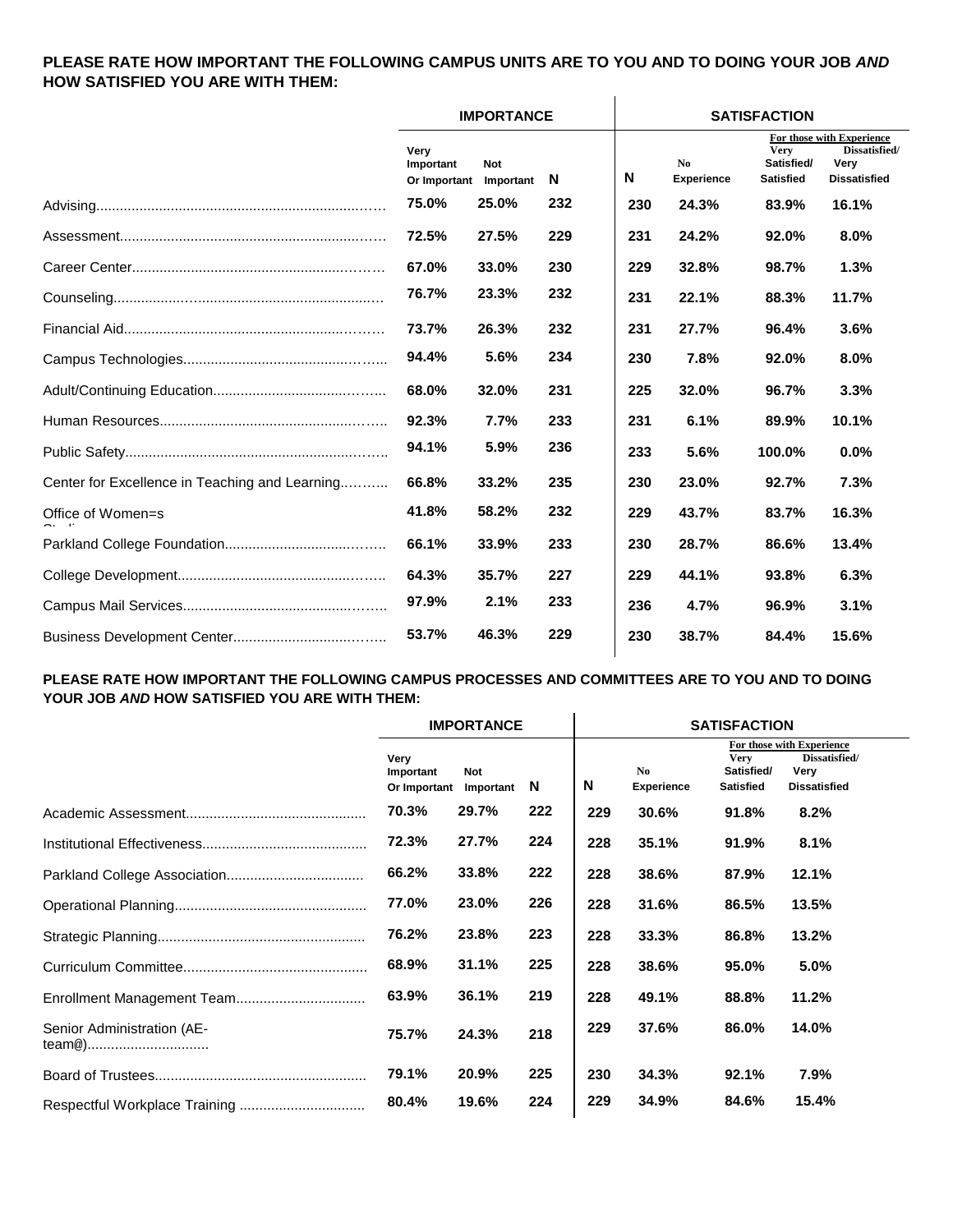### **PLEASE RATE HOW IMPORTANT THE FOLLOWING JOB SATISFACTION CONTRIBUTORS ARE TO YOU AND DOING YOUR JOB** *AND* **HOW SATISFIED YOU ARE WITH THEM:**

|                                            |                                   | <b>IMPORTANCE</b>  |     |     |                                     | <b>SATISFACTION</b>                           |                                                                           |
|--------------------------------------------|-----------------------------------|--------------------|-----|-----|-------------------------------------|-----------------------------------------------|---------------------------------------------------------------------------|
|                                            | Very<br>Important<br>Or Important | Not<br>Important N |     | N   | N <sub>0</sub><br><b>Experience</b> | <b>Very</b><br>Satisfied/<br><b>Satisfied</b> | For those with Experience<br>Dissatisfied/<br>Very<br><b>Dissatisfied</b> |
| Teaching and Learning relationships        | 86.2%                             | 13.8%              | 232 | 224 | 12.5%                               | 91.3%                                         | 8.7%                                                                      |
|                                            | 94.9%                             | 5.1%               | 235 | 231 | 4.8%                                | 85.9%                                         | 14.1%                                                                     |
|                                            | 97.9%                             | 2.1%               | 236 | 231 | 0.9%                                | 81.2%                                         | 18.8%                                                                     |
| Union Representation/Collective Bargaining | 84.2%                             | 15.8%              | 234 | 233 | 14.2%                               | 82.0%                                         | 18.0%                                                                     |
|                                            | 40.7%                             | 59.3%              | 231 | 230 | 67.8%                               | 75.7%                                         | 24.3%                                                                     |
|                                            | 73.8%                             | 26.2%              | 233 | 231 | 30.7%                               | 61.9%                                         | 38.1%                                                                     |
|                                            | 85.8%                             | 14.2%              | 232 | 231 | 21.6%                               | 79.0%                                         | 21.0%                                                                     |
|                                            | 92.3%                             | 7.7%               | 234 | 233 | 12.4%                               | 75.5%                                         | 24.5%                                                                     |
| Growth through Training and Development    | 92.7%                             | 7.3%               | 233 | 232 | 11.2%                               | 84.5%                                         | 15.5%                                                                     |

**INDICATE HOW IMPORTANT THE FOLLOWING STATEMENTS ARE TO YOU** *AND* **THE EXTENT TO WHICH YOU AGREE OR DISAGREE:**  $\mathbf{I}$ 

|                                                               | <b>IMPORTANCE</b>                 |                  |     | <b>EXTENT OF AGREEMENT</b> |                  |                               |                                                                                       |  |  |
|---------------------------------------------------------------|-----------------------------------|------------------|-----|----------------------------|------------------|-------------------------------|---------------------------------------------------------------------------------------|--|--|
|                                                               | Very<br>Important<br>Or Important | Not<br>Important | N   | N                          | No<br>Experience | Strongly<br>Agree Or<br>Agree | For those with Experience<br><b>Disagree</b><br><b>Or Strongly</b><br><b>Disagree</b> |  |  |
| My supervisor meets with me as appropriate to discuss my      | 95.7%                             | 4.3%             | 234 | 231                        | 3.5%             | 79.4%                         | 20.6%                                                                                 |  |  |
| I feel that I have received adequate guidance/ mentoring from | 97.0%                             | 3.0%             | 236 | 234                        | 3.4%             | 80.5%                         | 19.5%                                                                                 |  |  |
| Faculty or staff who are openly critical of Parkland have     | 93.0%                             | 7.0%             | 229 | 231                        | 17.7%            | 51.1%                         | 48.9%                                                                                 |  |  |
| Expectations concerning promotions and career advancement     | 96.6%                             | 3.4%             | 234 | 234                        | 10.7%            | 59.3%                         | 40.7%                                                                                 |  |  |
| Career advancement and salary decisions are made fairly       | 98.3%                             | 1.7%             | 234 | 228                        | 14.9%            | 55.7%                         | 44.3%                                                                                 |  |  |
| Search committees have made a serious effort to hire          | 86.0%                             | 14.0%            | 236 | 234                        | 20.1%            | 88.2%                         | 11.8%                                                                                 |  |  |
| There is a desire among my colleagues to enhance diversity    | 84.3%                             | 15.7%            | 235 | 231                        | 12.6%            | 81.2%                         | 18.8%                                                                                 |  |  |
| There is a desire for team work and for balancing personal    | 96.6%                             | 3.4%             | 236 | 230                        | 3.5%             | 80.6%                         | 19.4%                                                                                 |  |  |
|                                                               | 100.0%                            | 0.0%             | 240 | 233                        | 0.9%             | 93.9%                         | 6.1%                                                                                  |  |  |
|                                                               | 99.6%                             | 0.4%             | 240 | 235                        | 1.7%             | 86.6%                         | 13.4%                                                                                 |  |  |
|                                                               | 97.9%                             | 2.1%             | 240 | 235                        | 0.9%             | 92.7%                         | 7.3%                                                                                  |  |  |
|                                                               | 99.6%                             | 0.4%             | 240 | 230                        | 1.3%             | 73.6%                         | 26.4%                                                                                 |  |  |
|                                                               | 83.3%                             | 16.7%            | 215 | 225                        | 4.9%             | 36.9%                         | 63.1%                                                                                 |  |  |
|                                                               | 99.6%                             | 0.4%             | 233 | 231                        | 7.4%             | 50.0%                         | 50.0%                                                                                 |  |  |
|                                                               | 98.7%                             | 1.3%             | 229 | 221                        | 8.6%             | 48.5%                         | 51.5%                                                                                 |  |  |
| If I had to do it over again, I would take a job at           |                                   |                  |     | 233                        | 3.0%             | 93.6%                         | 6.4%                                                                                  |  |  |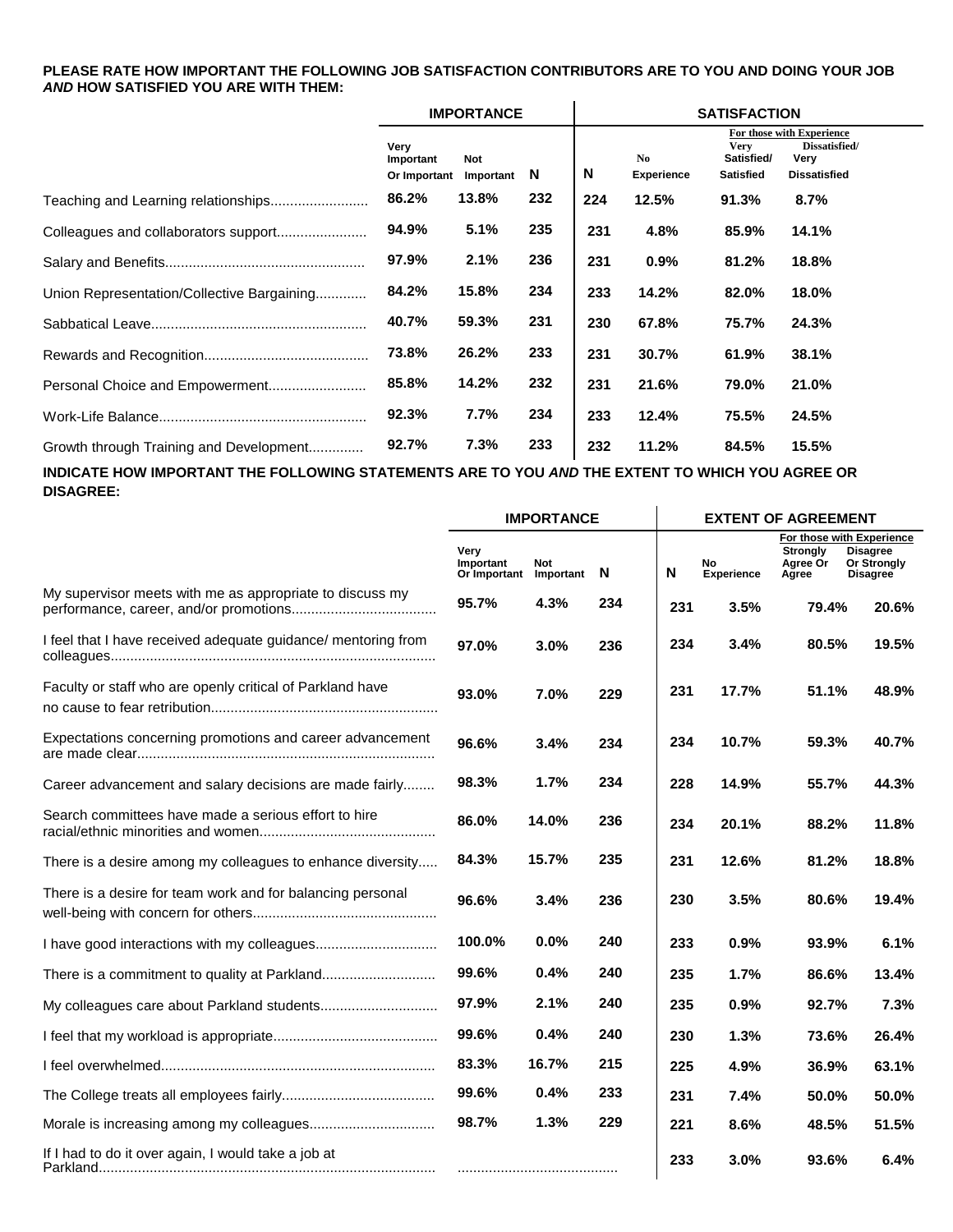### **INDICATE HOW IMPORTANT THE FOLLOWING STATEMENTS ARE TO YOU** *AND* **THE EXTENT TO WHICH YOU AGREE OR DISAGREE:**

|                                                                                                                 |                                   | <b>IMPORTANCE</b> |     |     | <b>EXTENT OF AGREEMENT</b> |                                      |                                                                                       |  |  |
|-----------------------------------------------------------------------------------------------------------------|-----------------------------------|-------------------|-----|-----|----------------------------|--------------------------------------|---------------------------------------------------------------------------------------|--|--|
|                                                                                                                 | Very<br>Important<br>Or Important | Not<br>Important  | N   | N   | No<br><b>Experience</b>    | <b>Strongly</b><br>Agree Or<br>Agree | For those with Experience<br><b>Disagree</b><br><b>Or Strongly</b><br><b>Disagree</b> |  |  |
| There is a common institutional direction and focus                                                             | 95.2%                             | 4.8%              | 231 | 230 | 9.1%                       | 85.2%                                | 14.8%                                                                                 |  |  |
| I have a clear understanding of Parkland=s planning process                                                     | 86.7%                             | 13.3%             | 226 | 229 | 16.2%                      | 65.6%                                | 34.4%                                                                                 |  |  |
| Units are working toward common institutional goals                                                             | 93.4%                             | 6.6%              | 226 | 226 | 16.8%                      | 74.5%                                | 25.5%                                                                                 |  |  |
| Data and information are used effectively to identify and solve                                                 | 93.8%                             | 6.3%              | 224 | 228 | 24.1%                      | 76.9%                                | 23.1%                                                                                 |  |  |
|                                                                                                                 | 98.7%                             | 1.3%              | 224 | 226 | 19.0%                      | 89.1%                                | 10.9%                                                                                 |  |  |
| The focused Futures Conferences were effective ways to<br>identify new and emerging trends of which the College | 86.3%                             | 13.7%             | 211 | 225 | 47.1%                      | 94.1%                                | 5.9%                                                                                  |  |  |
| My unit is using feedback from these focused Future<br>Conferences to develop more effective operational        | 71.7%                             | 28.3%             | 205 | 224 | 56.3%                      | 75.5%                                | 24.5%                                                                                 |  |  |
| The planning process includes representatives from the                                                          | 90.0%                             | 10.0%             | 210 | 223 | 41.7%                      | 94.6%                                | 5.4%                                                                                  |  |  |
| The planning process has made a difference in how my unit                                                       | 87.0%                             | 13.0%             | 207 | 222 | 38.7%                      | 79.4%                                | 20.6%                                                                                 |  |  |
| The operational plan ranking process is a fair method for                                                       | 91.3%                             | 8.7%              | 207 | 223 | 39.0%                      | 75.7%                                | 24.3%                                                                                 |  |  |
|                                                                                                                 | 78.8%                             | 21.2%             | 212 | 219 | 34.2%                      | 64.6%                                | 35.4%                                                                                 |  |  |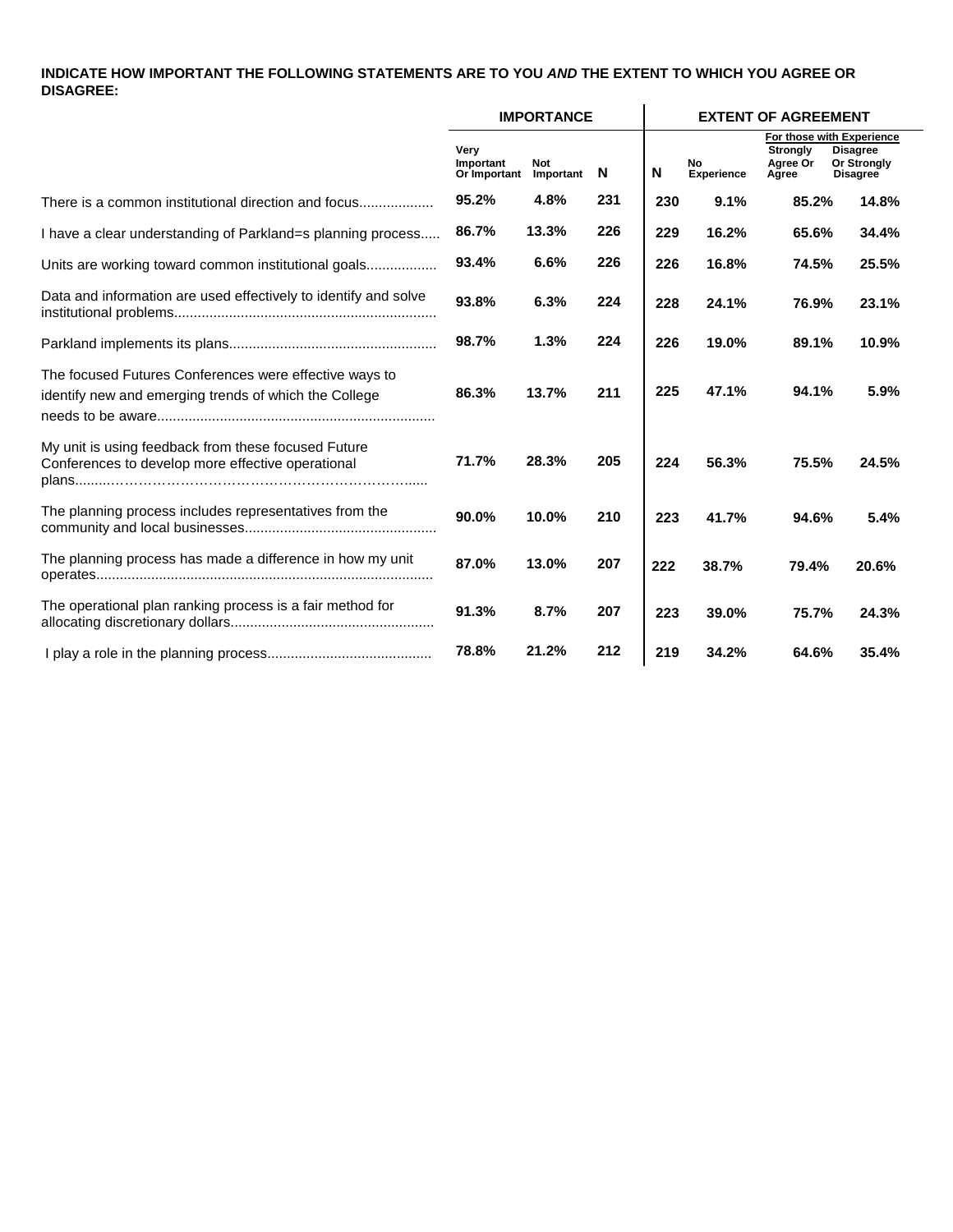### WHAT IS THE FIRST THING THAT COMES TO YOUR MIND WHEN YOU THINK OF PARKLAND?

| SPRING 2003 FACULTY/STAFF/ADMINISTRATION CLIMATE THINK SUMMARY                |                                        |             |                      |                |          |                          |                |          |                    |                              |                                  |              |  |
|-------------------------------------------------------------------------------|----------------------------------------|-------------|----------------------|----------------|----------|--------------------------|----------------|----------|--------------------|------------------------------|----------------------------------|--------------|--|
| 241 Surveys completed                                                         |                                        |             |                      |                |          |                          |                |          |                    |                              |                                  |              |  |
| 156 Employees wrote comments (64.7%)                                          |                                        |             |                      |                |          |                          |                |          |                    |                              |                                  |              |  |
| "What is the first thing that comes to your mind whey you think of Parkland?" |                                        |             |                      |                |          |                          |                |          |                    |                              |                                  |              |  |
|                                                                               | <b>COMPLIMENTARY</b><br><b>NEUTRAL</b> |             |                      |                |          | <b>NEEDS IMPROVEMENT</b> |                |          |                    |                              | <b>TOTAL</b>                     |              |  |
|                                                                               |                                        |             | Percent Percent of   |                |          | Percent Percent of       |                |          | Percent Percent of |                              | Percent                          | Percent of   |  |
|                                                                               |                                        | of          | staff                |                | of       | staff                    |                | of       | staff              |                              | of                               | staff        |  |
| <b>TOPIC</b>                                                                  |                                        | Count Topic | surveyed Count Topic |                |          | surveyed                 | Count          | Topic    |                    |                              | surveyed Count Comments surveyed |              |  |
| Assessment                                                                    |                                        |             |                      |                | 1 100.0% | 0.4%                     |                |          |                    | 1                            | 1.2%                             | 0.4%         |  |
| Colleagues                                                                    |                                        | 2 100.0%    | 0.8%                 |                |          |                          |                |          |                    | $\overline{2}$               | 2.4%                             | 0.8%         |  |
| Commitment                                                                    | $\mathbf{1}$                           | 100.0%      | 0.4%                 |                |          |                          |                |          |                    | $\mathbf{1}$                 | 1.2%                             | 0.4%         |  |
| Community/Family/Friendliness                                                 | 17                                     | 94.4%       | 7.1%                 | $\mathbf{1}$   | 5.6%     | 0.4%                     |                |          |                    | 18                           | 21.2%                            | 7.5%         |  |
| Diversity                                                                     | $\overline{2}$                         | 40.0%       | 0.8%                 | $\overline{2}$ | 40.0%    | 0.8%                     | $\mathbf{1}$   | 20.0%    | 0.4%               | 5                            | 5.9%                             | 2.1%         |  |
| Dr. Harris                                                                    |                                        |             |                      |                | 2 100.0% | 0.8%                     |                |          |                    | 2                            | 2.4%                             | 0.8%         |  |
| <b>Education</b>                                                              | 63                                     | 86.3%       | 26.1%                | 8              | 11.0%    | 3.3%                     | $\mathbf{2}$   | 2.7%     | 0.8%               | $\overline{73}$              | 85.9%                            | 30.3%        |  |
| Accesibility                                                                  | 4                                      | 100.0%      | 1.7%                 |                |          |                          |                |          |                    | 4                            | 4.7%                             | 1.7%         |  |
| <b>Adult Education</b>                                                        |                                        | 50.0%       | 0.4%                 | $\mathbf{1}$   | 50.0%    | 0.4%                     |                |          |                    | 2                            | 2.4%                             | 0.8%         |  |
| Affordability                                                                 |                                        | 6 100.0%    | 2.5%                 |                |          |                          |                |          |                    | 6                            | 7.1%                             | 2.5%         |  |
| Career                                                                        |                                        | 1 100.0%    | 0.4%                 |                |          |                          |                |          |                    | $\mathbf{1}$                 | 1.2%                             | 0.4%         |  |
| Flexibility                                                                   |                                        | 4 100.0%    | 1.7%                 |                |          |                          |                |          |                    | $\overline{4}$               | 4.7%                             | 1.7%         |  |
| General                                                                       |                                        |             |                      |                | 5 100.0% | 2.1%                     |                |          |                    | 5                            | 5.9%                             | 2.1%         |  |
| Quality                                                                       | 44                                     | 95.7%       | 18.3%                |                |          |                          | 2              | 4.3%     | 0.8%               | 46                           | 54.1%                            | 19.1%        |  |
| Transfer                                                                      | 3                                      | 60.0%       | 1.2%                 | $\overline{2}$ | 40.0%    | 0.8%                     |                |          |                    | 5                            | 5.9%                             | 2.1%         |  |
| Environment-General                                                           | $\overline{2}$                         | 100.0%      | 0.8%                 |                |          |                          |                |          |                    | 2                            | 2.4%                             | 0.8%         |  |
| Environment-Physical                                                          | 3                                      | 60.0%       | 1.2%                 | $\mathbf{1}$   | 20.0%    | 0.4%                     | $\mathbf 1$    | 20.0%    | 0.4%               | 5                            | 5.9%                             | 2.1%         |  |
| Faculty                                                                       | 9                                      | 100.0%      | 3.7%                 |                |          |                          |                |          |                    | 9                            | 10.6%                            | 3.7%         |  |
| Opportunity/Equal Opportunity                                                 | 5                                      | 100.0%      | 2.1%                 |                |          |                          |                |          | 1.2%               | 5                            | 5.9%                             | 2.1%         |  |
| Others                                                                        | $\overline{2}$                         | 33.3%       | 0.8%                 | $\mathbf{1}$   | 16.7%    | 0.4%                     | 3              | 50.0%    |                    | 6                            | 7.1%                             | 2.5%         |  |
| Parkland Administration                                                       | $\mathbf{1}$                           | 11.1%       | 0.4%                 |                |          |                          | 8              | 88.9%    | 3.3%               | 9                            | 10.6%                            | 3.7%         |  |
| Place to Work                                                                 | 18                                     | 81.8%       | 7.5%<br>4.1%         | 1              | 4.5%     | 0.4%                     | 3              | 13.6%    | 1.2%               | 22<br>10                     | 25.9%                            | 9.1%         |  |
| Reputation/Place in Community<br>Retirement                                   |                                        | 10 100.0%   |                      |                | 1 100.0% | 0.4%                     |                |          |                    |                              | 11.8%<br>1.2%                    | 4.1%<br>0.4% |  |
| Salary/Benefits                                                               |                                        |             |                      |                |          |                          |                | 1 100.0% | 0.4%               | $\mathbf{1}$<br>$\mathbf{1}$ | 1.2%                             | 0.4%         |  |
| Staff                                                                         | 6                                      | 100.0%      | 2.5%                 |                |          |                          |                |          |                    | 6                            | 7.1%                             | 2.5%         |  |
| <b>Students</b>                                                               | 32                                     | 84.2%       | 13.3%                | 4              | 10.5%    | 1.7%                     | $\overline{2}$ | 5.3%     | 0.8%               | 38                           | 44.7%                            | 15.8%        |  |
| Concern for                                                                   | 25                                     | 96.2%       | 10.4%                | $\mathbf{1}$   | 3.8%     | 0.4%                     |                |          |                    | 26                           | 30.6%                            | 10.8%        |  |
| General                                                                       | $\overline{2}$                         | 33.3%       | 0.8%                 | 3              | 50.0%    | 1.2%                     | 1              | 16.7%    | 0.4%               | 6                            | 7.1%                             | 2.5%         |  |
| Self-Improvement                                                              |                                        | 4 100.0%    | 1.7%                 |                |          |                          |                |          |                    | $\overline{4}$               | 4.7%                             | 1.7%         |  |
| Underprepared                                                                 | 1                                      | 50.0%       | 0.4%                 |                |          |                          | $\mathbf 1$    | 50.0%    | 0.4%               | $\overline{2}$               | 2.4%                             | 0.8%         |  |
| Teaching                                                                      | 6                                      | 85.7%       | 2.5%                 | 1              | 14.3%    | 0.4%                     |                |          |                    | $\overline{7}$               | 8.2%                             | 2.9%         |  |
| Technology                                                                    |                                        |             |                      | $\mathbf{1}$   | 50.0%    | 0.4%                     | $\mathbf{1}$   | 50.0%    | 0.4%               | $\overline{2}$               | 2.4%                             | 0.8%         |  |
| Theatre                                                                       |                                        | 1 100.0%    | 0.4%                 |                |          |                          |                |          |                    | $\mathbf{1}$                 | 1.2%                             | 0.4%         |  |
| Workload                                                                      |                                        |             |                      |                |          |                          | 1              | 100.0%   | 0.4%               | $\mathbf{1}$                 | 1.2%                             | 0.4%         |  |
| <b>TOTAL</b>                                                                  | 180                                    | 79.3%       |                      | 24             | 10.6%    |                          | 23             | 10.1%    |                    | 227                          | 100.0%                           |              |  |